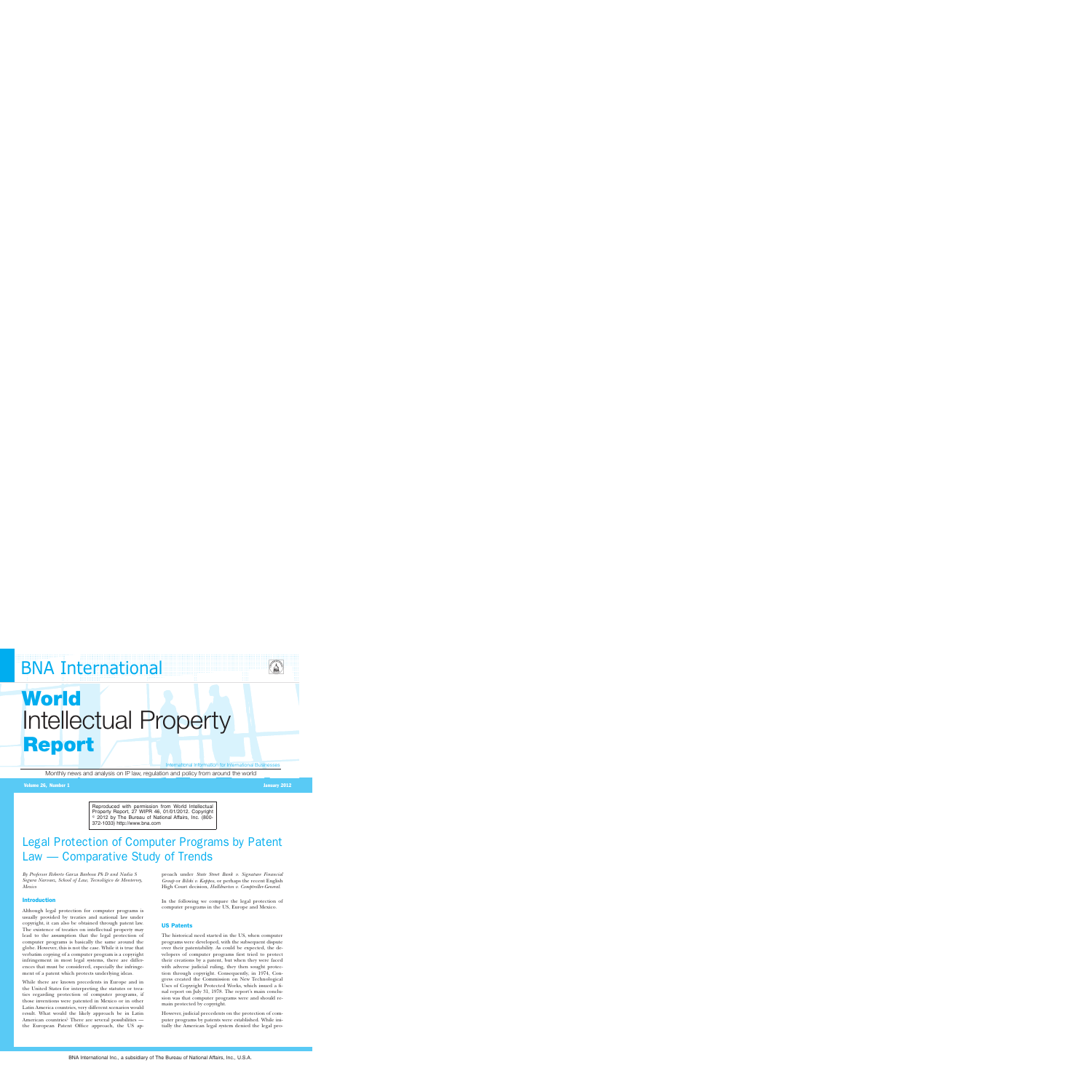tection of computer programs by means of patent law, this decision was later reversed.

The US decision that reversed the criteria on the protection of computer programs was *Gottshalk v. Benson*. As mentioned, the criterion prevailing then in the US Patent and Trademark Office was to reject such patent applications on several grounds; probably the most important being that computer programs only did simple mathematical equations.

However, on appeal those decisions were reversed and the cases for the issuance of patents remained. Not satisfied with this situation, USPTO requested a *certiorati* review from the US Supreme Court, and in *Gottshalk v. Benson* reversed the then Federal Court of Customs and Patent Appeals (now Court of Appeals for the Federal Circuit).

Broadly speaking, what the US Supreme Court established in *Benson* was that an algorithm was not patentable because it was a general idea with no practical application, which only worked in a digital computer. The vagueness of the decision caused it to be interpreted in a minimalist way by the Federal Circuit. An interpretation which was later accepted by the Supreme Court in *Diamond v. Diehr*, was that the court would authorize the patent called ''software hardware'', thus opening the door to granting patents for computer programs. The Supreme Court in *Diamond* identified the processes within an invention, processes that could be chemical, industrial or of another nature. Moreover, by this case, algorithms or computer programs could be patentable because they involve processes that are part of an invention.

The evolution of legal precedents continued in a liberal sense by allowing patents to be granted to computer programs under more circumstances. To illustrate this, in *Re Alappat*, the Court of Appeals for the Federal Circuit found that mathematics alone, which represents abstract ideas, is not patentable, nevertheless it could be when applied to a practical application, e.g. to a machine (called ''machine-or-transformation test''). Therefore, a computer program that performs specific functions could be patentable.

Later, in *State Street Bank v. Signature Financial Group*, the Federal Circuit held that a computer program that uses a mathematical algorithm to produce useful, concrete and tangible results would be patentable. In the same decision, the Federal Circuit held that the exception for the non-patentability of business methods was an illconceived doctrine derived from legal provisions that were no longer applicable. Consequently, in the US, the door remains open for patenting computer programs as long as they meet the specific court requirements of patentability and produce tangible and useful results; furthermore, the door is open for patenting business methods.

#### Machine-or-Transformation Test

While *State Street Bank* considered the decision that ended the question of whether computer programs and business methods were patentable in the US, the Supreme Court in *Bilski v. Kappos*, held that the machineor-transformation test (''MOT test'') is not exclusive for determining the eligibility of a process patent and also explained the so-called business method exception which was rejected by *State Street Bank*.

In *Bilski*, the applicant claimed a patent for an invention that assessed business risks in the energy market. The USPTO refused the application because it failed the MOT test. The Federal Circuit held that the MOT was the exclusive test in order to determine if a ''process'' would be subject to protection under the Patent Act, holding that the invention at issue was not eligible for protection.

On *certiorati*, a majority of five members established that even if a business method was not precluded per se, the patent at issue would be considered an unpatentable abstract idea. However four concurring justices held that ''although a process is not patent-ineligible for conducting business, a claim that merely describes a method of doing business is not patentable.'' This decision was considered a step back by some, or at least a change in direction toward European approaches. The Supreme Court made no test, but only established general principles for the Federal Circuit to develop in future cases (see ''No Precise Boundaries in Bilski — Implications of Supreme Court Decision on Method Inventions'' [24 WIPR 29, 8/1/10]).

#### European Patents

Initially, in the European Union, the problem was that the granting of patents was decided differently by each country until the adoption of the Munich Convention on the Grant of European Patents (''European Patent Convention''). It seems that the United Kingdom, before signing the agreement, had been extremely liberal, with cases that closely resembled the reasoning behind *State Street Bank*.

However, in 1973, the European Patent Convention established the European Patent Office, with powers to issue a patent valid in all member states. Through this scheme, a patent valid in all member countries of the agreement can be obtained from the EPO. Article 52(1) of the Munich Convention states that European patents ''shall be granted for any inventions in all fields of technology, provided that it is new, involving an inventive step and is industrially applicable.'' However, Article  $52(2)(c)$  states that the schemes, rules and methods for performing mental acts, or businesses, as well as computer programs shall not be patentable.

This issue involves interpretation of both the office responsible for granting or refusing the European patent, and the courts responsible for reviewing the decision. In a document posted on its website, the EPO describes the law as well as the practice of patentability of software.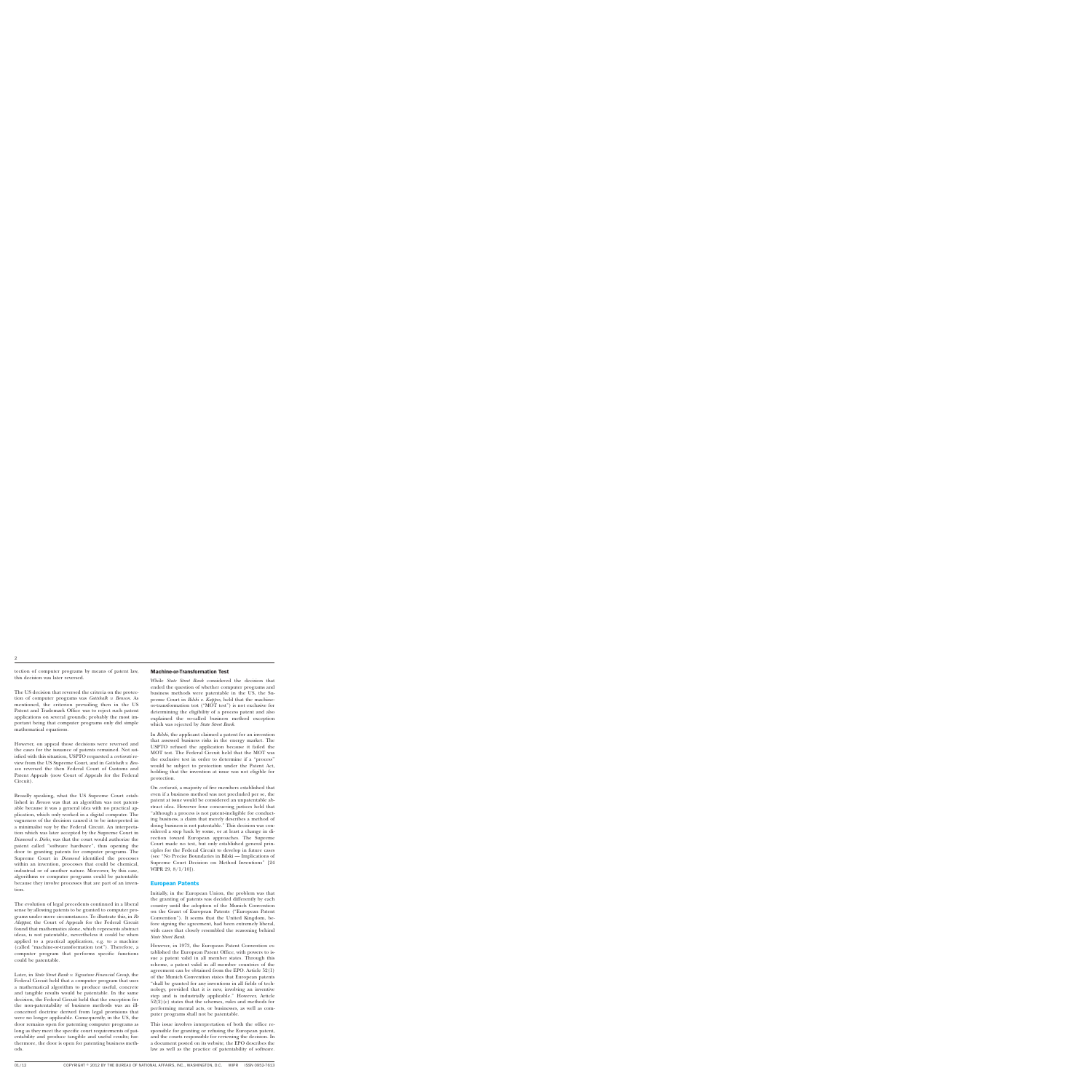This document states that computer-implemented inventions are patentable only if they are technical or solve a technical problem, if they are new and constitute an inventive technical contribution to the state of art. Therefore, the European patent is granted if the computer program or the invention implemented by a computer makes a technical contribution. The EPO exemplifies a case to understand this approach; the case involves a patent application on an invention that, by changing the software on certain mobile phones, solved a technical problem by increasing the range of their signal. The EPO ruled that the invention itself was patentable because it solved a technical question, in addition to being novel and inventive.

However, the solution does not seem to be as simple as that described above. The EPO's own structure includes the Boards of Appeal and the Enlarged Board of Appeal established by Article 112 of the EPC. The main purpose of the Enlarged Board of Appeal is to achieve the implementation of a uniform law, or to grant decisions when critical issues arise. A recent referral made by the President of the EPO presented a series of questions regarding patentability of computer-implemented inventions. The first question was whether a patent for a computer program may be issued if the solicitant changes the title of the patent application by avoiding the term ''computer program''. The rest of the questions were related to the place where the technical effect should occur in order to have the invention patented. Should it be on the computer running the program itself or outside the hardware of the computer? This is an interesting issue because if it is the former case, then all these kinds of inventions would be eligible, even if there were no technical effect beyond the computer. Since the Enlarged Board of Appeals dismissed all the questions, it could not make a statement on any of them.

It is noteworthy that one of the uniformity issues identified in the EU is the diversity of criteria developed in each country, whose administrative offices and courts are not bound to follow the criteria of the EPO or its Boards of Appeal in the process of granting a patent, in opposition proceedings, or in nullity cases.

As an example, in the recent case *Halliburton v. Comptroller*, the English High Court decided which general approach would be adopted by the UK courts for computer inventions in relation to the mental act exclusion set by the statute (see ''Patent Court Decision Clarifies Mental Act Patentability Exclusion'' [25 WIPR 18,  $12/1/11$ ]). The appeal was filed after the UK Intellectual Property Office denied the patent applications submitted by Halliburton, with respect to the design of roller cone drill bits in oil drilling. There were two interpretations for the mental act exclusion. The wide one, if the invention could be performed mentally, regardless of whether it was claimed to be performed by a computer, then it would remain unprotected. In the narrow exception even if that scheme could be performed mentally, it would be protected if it were claimed to be performed by a computer. In *Halliburton*, however, the court ruled that this exclusion should be taken narrowly, so if the invention were claimed to be performed by a computer, it would be eligible for protection. Finally, the court commented on the differences in approach between the UKIPO and the EPO, concluding that although the approaches were different, the result would be the same.

#### Mexican Patents

The case of Mexico is taken as an example of the shared perspective in many countries in Latin America. The Mexican case on the patentability of computer programs is in its initial phase. While section IV of Article 19 of the Industrial Property Law provides that computer programs shall not be considered inventions for the purposes of the statute, the internet electronic document viewer of the Mexican Institute of Industrial Property (IMPI), the government agency empowered for granting patents and trademarks, reveals a number of patents on computer programs.

Some examples are:

- $\blacksquare$  Method and system for processing internet payments using Internet Electronic Funds Transfer, patent no. MX 226 517, holder: The Chase Manhattan Bank, granted by IMPI on March 2, 2005;
- Method, device and computer program product for demultiplexing video images, patent no. MX 247 557, holder: Intergraph Software Technologies Company, granted by IMPI on July 27, 2007;
- Computer program radio waveforms, patent no. MX 235 721, owner: Motorola, Inc, awarded by IMPI April 10, 2006.

However, all these patents are at risk of a third party requesting annulment before IMPI. The basis of this is found in section I of Article 78 of the Industrial Property Law, which provides that ''the patent or registration shall be void in the following cases. . . When it has been granted in contravention of the provisions and requirements conditions for granting patents''.

Moreover, nullity procedures are not subject to any statute of limitations, which means that an action to declare void a patent can be exercised at any time. By literally interpreting the legal provision, the legal syllogism results in the invalidity of the records in question. However, at the time of publication of this article, no precedent was found on the invalidity of the patent on computer programs. It could be because the owners are aware of the precariousness of their titles, and they have not dared to sue a possible infringer. This is because an effective strategy against patent infringement claims is to make a precise request for the nullity of the patent in dispute.

Over time, these titles will be tested. However this will not begin until litigation on the validity of these patents arises. Assuming that case law determines that patents on computer programs are valid, the second phase will be to determine the scope of these patents. As can be